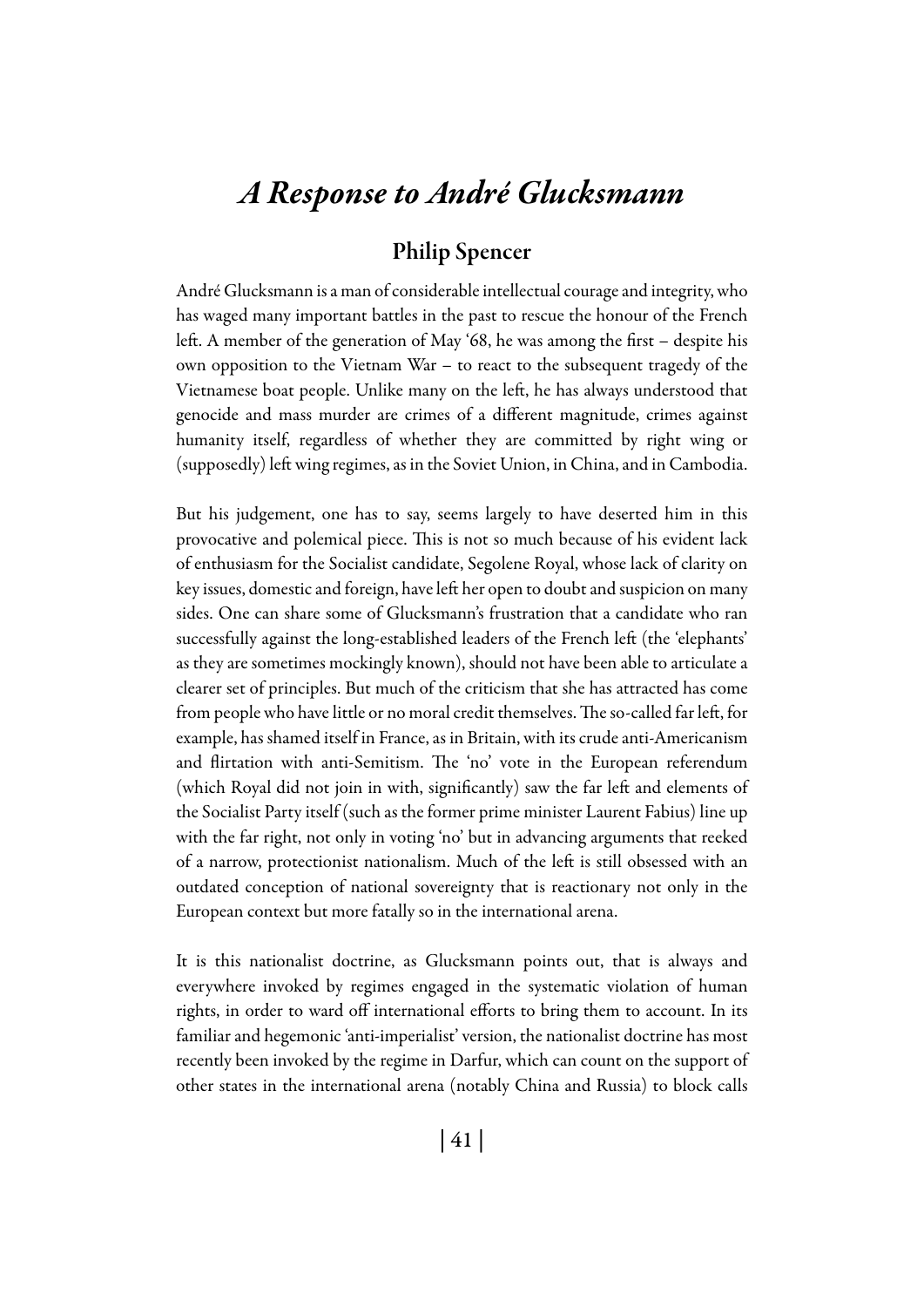## Democratiya 8 | Spring 2007

for intervention, especially when they come, however inadequately, from Western governments.

But the French left is not the prime culprit here. It is the French right which has been in government for several years and has colluded with such regimes. One can argue that Sarkozy has made some effort to distance himself from Chirac's opposition to the Americans over Iraq, an opposition he called 'arrogant' rather than what it actually was – grossly hypocritical and grounded in past collusion with Saddam's regime. This French government has been complicit, or worse, with several murderous regimes around the world, from Rwanda in the 1990s to the Sudan today. There is mounting evidence that the French knew about and abetted the plans of the Hutu Power genocidaires. Most recently it was the French government which welcomed Sudan's President Omar al-Bashir with full pomp and ceremony at the very moment a global campaign was calling for his regime to be indicted for genocide.

Sarkozy is a powerful figure in this government. He may have differences with Chirac but he is not a candidate running against the machine or the right itself. He is the unchallenged leader of the right and a prominent figure in its government – Minister of the Interior no less. In that position, from which he has repeatedly said he has no intention of resigning (despite credible claims that he has abused it in the presidential campaign itself ) he has openly flirted with racism against minorities, calling for the banlieues to be 'hosed clean'. This was widely perceived as a semi-naked appeal to Le Pen's voters on the racist right. At the same time, and perhaps almost as troublingly, he has made efforts to ingratiate himself with some of the most reactionary elements and leaders of France's large Muslim population, funding organisations which they control and which repress Muslim voices, not least those of women trapped by patriarchal rules and controls over their bodies and movement. In funding such organisations, Sarkozy has given a further boost to a divisive communalism when what is most urgently needed is a strong defence of secularism and a robust commitment to civil liberties for all.

None of this is to suggest that the actually existing French left has many answers to deeply troubling domestic and international problems. But if answers are to be found they will come not from the right, and not from a deeply suspect figure such as Sarkozy, but from a reformation of the left itself, by those who are committed to the left's basic and most fundamental beliefs: equality, liberty and solidarity at home and abroad.

| 42 |